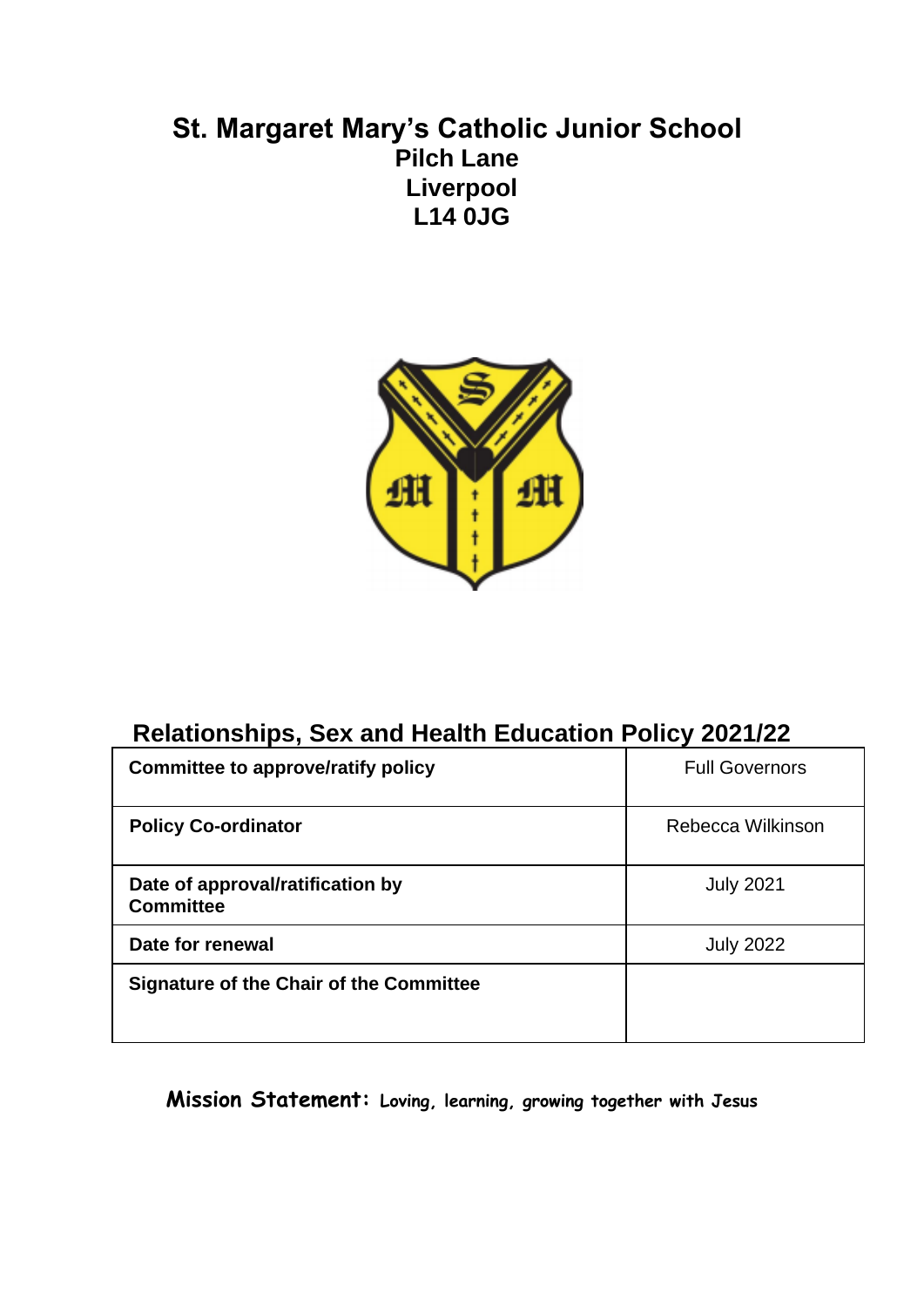### **ST MARGARET MARY'S CATHOLIC JUNIOR SCHOOL**

### **Rationale**

'I HAVE COME THAT YOU MIGHT HAVE LIFE AND HAVE IT TO THE FULL'

(Jn.10.10)

We are involved in Relationships, Sex and Health Education (RSHE) precisely because of our Christian beliefs about God and about the human person. The belief in the unique dignity of the human person made in the image and likeness of God underpins the approach to all education in a Catholic school. Our approach to RSHE therefore is rooted in the Catholic Church's teaching of the human person and presented in a positive framework of Christian ideals.

At the heart of the Christian life is the Trinity; Father, Son and Spirit in communion, united in loving relationship and embracing all people and all creation. As a consequence of the Christian belief that we are made in the image and likeness of God, gender and sexuality are seen as God's gift, reflect God's beauty, and share in the divine creativity. RSHE, therefore, will be placed firmly within the context of relationship as it is there that sexuality, and indeed the whole person, grows and develops.

Following the guidance of the Bishops of England and Wales and as advocated by the DfE (and the Welsh Assembly Government) RSE will be firmly embedded in the PSHE/RSHE framework as it is concerned with nurturing human wholeness and integral to the physical, spiritual, emotional, moral, social and intellectual development of pupils. It is centred on Christ's vision of being human as good news and will be positive and prudent, showing the potential for development, while enabling the dangers and risks involved to be understood and appreciated.

All Relationships, Sex and Health Education (RSHE) will be in accordance with the Church's moral teaching. It will emphasise the central importance of marriage and the family whilst acknowledging that all pupils have a fundamental right to have their life respected whatever household from which they come. It will also prepare pupils for life in modern Britain.

#### **Aim**

St Margaret Mary's Catholic Junior School aims to provide a suitable programme that follows the statutory need to include RSHE into their curriculum from September 2021 which meets the ethos of its Catholic identity and mission.

The purpose of this Relationships, Sex and Health Education (RSHE) policy is to set out the ways in which the school's provision supports pupils through their spiritual, moral, social, emotional and physical development, and prepares them for the opportunities, responsibilities and experiences of life growing up in today's world.

Our School's mission embraces the spiritual, physical, intellectual, emotional, moral and social development of children and young people, and through an agreed approach to Relationships and Sex Education (RSE), using the Archdiocesan recommended resource 'Journey In Love' (2020), we believe that we can promote the development of the whole child, so that children can grow in *virtue, wisdom and stature,* understanding both the emotional, social and physical aspects of growing spiritually, as well as moral aspects of relationships within a context of a Christian vision for the purpose of life.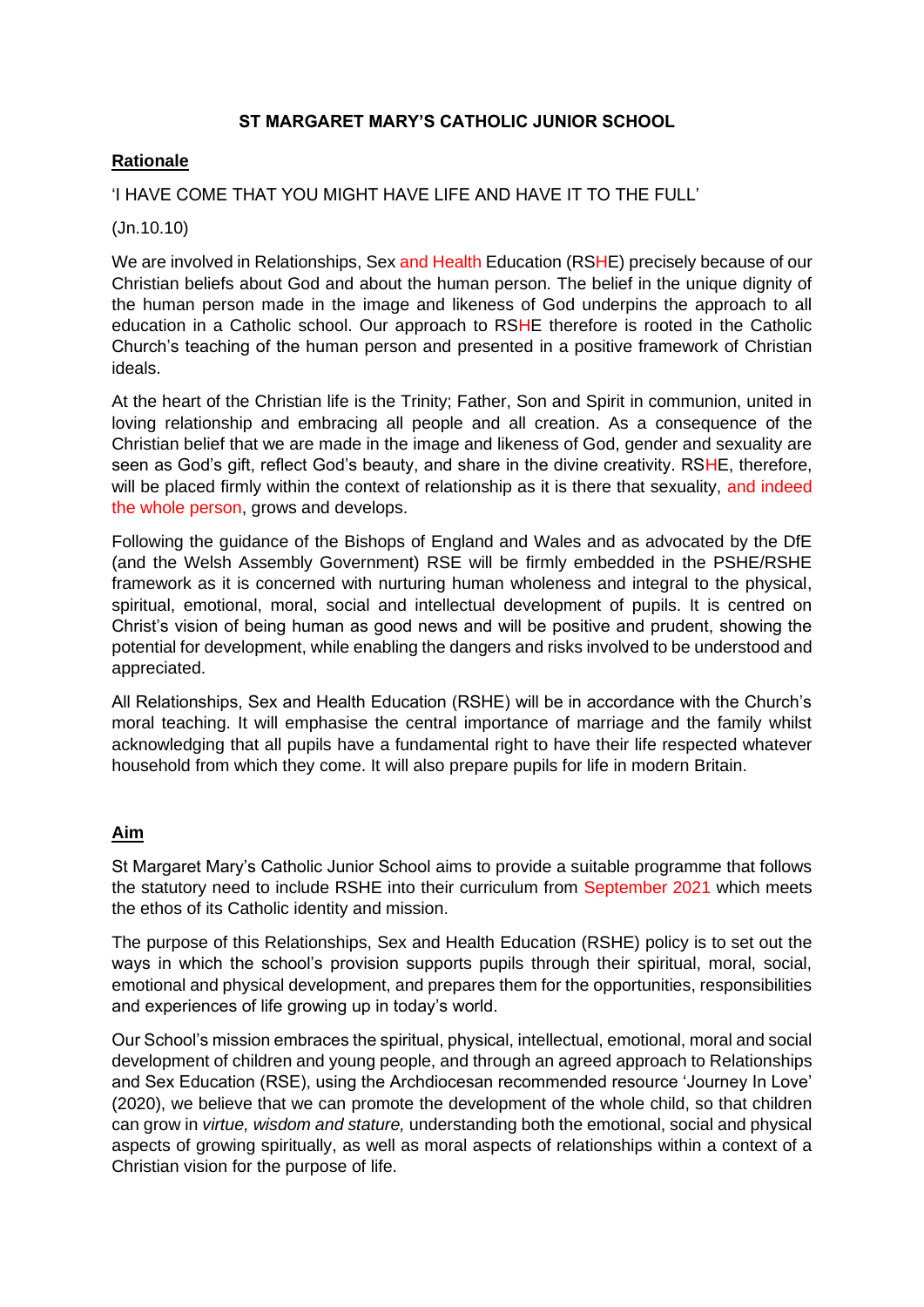The other aspects of the statutory curriculum intent will be met within Come and See (RE), PSHE and Science curricula. (See appendices at end of document which incorporates Come and See (Appendix 2), DfE Statutory Relationships and Statutory Science (Appendix 3) and an overview of other resources mapped across each Year Group (Appendix 4))

### **The Purpose**

The aims of Relationships, Sex and Health Education (RSHE) at St Margaret Mary's Catholic Junior School are to:

- Provide a framework in which sensitive discussions can take place.
- Help pupils develop feelings of dignity, self-worth, self-respect, confidence and empathy.
- Prepare pupils for puberty and give them an understanding of sexual development and the importance of health and hygiene.
- Create a positive culture around issues of sexuality and relationships.
- Teach pupils the correct vocabulary to describe themselves and their bodies.
- Enable children to embrace the challenges of creating a happy and successful life, including childhood, adolescence and adulthood.
- Put knowledge into practice as the children develop the capacity to make sound decisions when facing risks, challenges and complex contexts.
- Support pupils' development as they contribute to the common good.

#### **Statutory Requirements**

At St Margaret Mary's, we must provide Relationships Education to all pupils as per section 34 of the Children and Social Work Act 2017.

In teaching Relationship and Sex Education, we must have regard to Catholic Education Service guidance issued by the Bishops Conference of England and Wales 2017.

The statutory guidance from the Department for Education issued under Section 80A of the Education Act 2002 and section 403 of the Education Act 1996 Appendix A

The statutory guidance from the Department for Education Equality Act 2010.

Relationships, Sex and Health Education (RSHE) became statutory from September 2020 but due to the Covid-19 pandemic was deferred to September 2021 and is formed from the Personal, Social and Health Education (PSHE) and the Relationships and Sex Education (RSE) curricula.

An RSHE policy is statutory, whilst PSHE and RSE policies are optional. At St Margaret Mary's 's, the RSHE policy refers to the school's PSHE policy.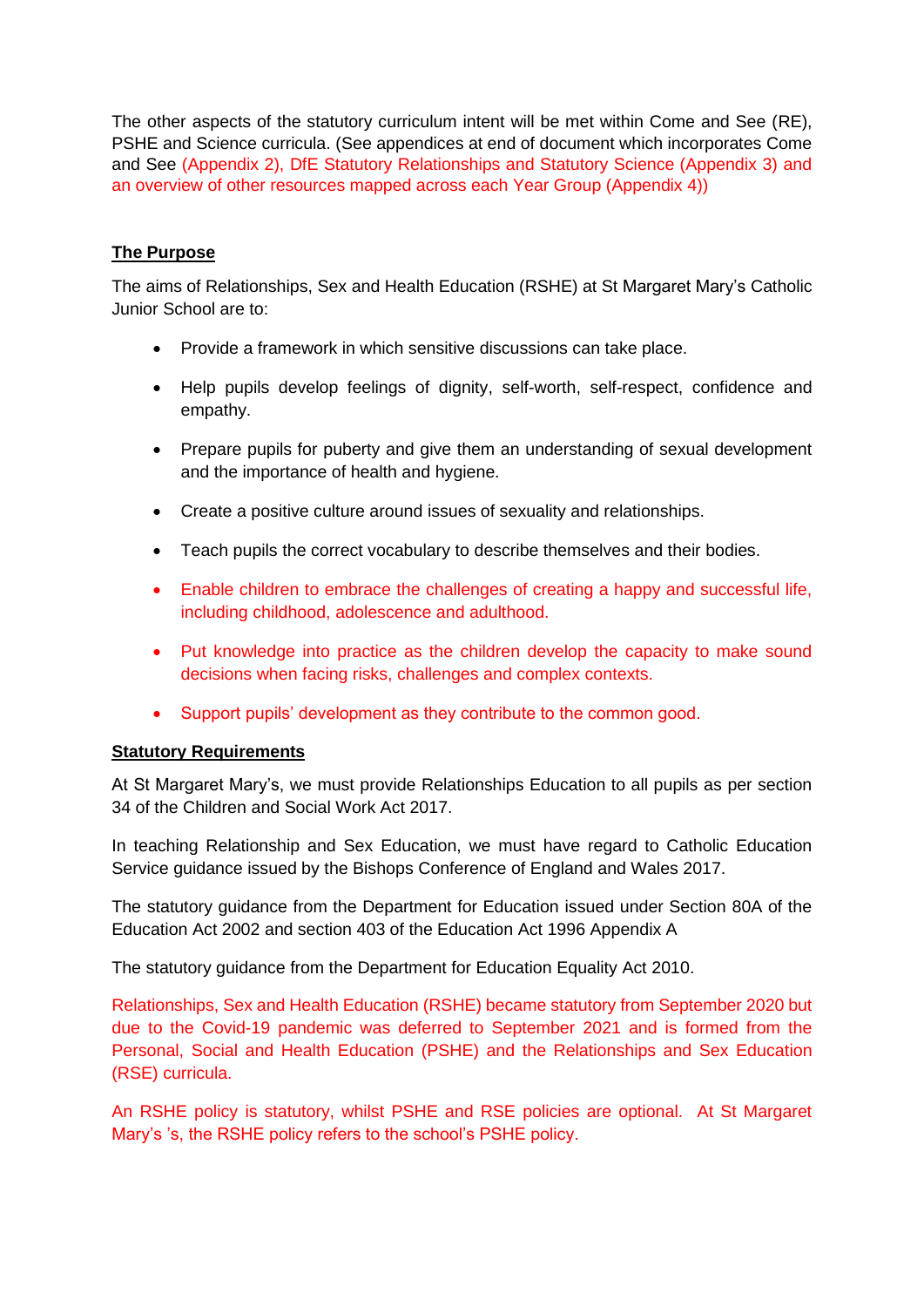### **Policy Development**

This policy has been developed in consultation with staff, pupils and parents. The consultation and policy development process involved the following steps:

- 1. Review Rebecca Wilkinson (Headteacher), Clare Dwerryhouse (RE lead) reviewed the policy, referencing DfE statutory guidance and guidance from the Archdiocese of Liverpool.
- 2. Staff consultation all school staff were given the opportunity to look at the policy and make recommendations (July 2021).
- 3. Pupil consultation groups of Key Stage 2 pupils met with staff to discuss their views on the teaching of PSHE and RSE (April/May 2021).
- 4. Parent/stakeholder consultation parents and carers were invited to provide feedback on policy and provision for RSHE through an online survey (July 2021).
- 5. Ratification once amendments were made, the policy was shared with governors and ratified (July 2021).

### **Definition**

Relationships, Sex and Health Education involves a combination of sharing information and exploring issues underpinned by our Catholic values.

Relationships, Sex and Health Education is about the emotional, social and cultural development of pupils, and involves learning about personal relationships, sexual health, sexuality, healthy lifestyles, diversity and personal identity.

#### **Curriculum**

We have developed our curriculum with recommendations from the Archdiocesan Education Department to ensure that they meet with Catholic Church teaching.

After consultation with parents, Relationships and Sex Education will be covered using the Archdiocesan recommended resource 'Journey in Love' 2020. This includes sexual intercourse at Year 6 (See right of withdrawal).

We have considered the age, stage and feelings of pupils and have consulted with parents and staff to ensure we are offering a quality curriculum which is adequately catered to meet their needs.

We have adapted PSHE materials from a number of resources which enable both PSHE and RSHE objectives to be met (see Resources listed below and overviews attached in Appendix 4).

If pupils ask questions outside the scope of our curriculum, teachers will respond in an appropriate manner so they are fully informed and do not seek answers online.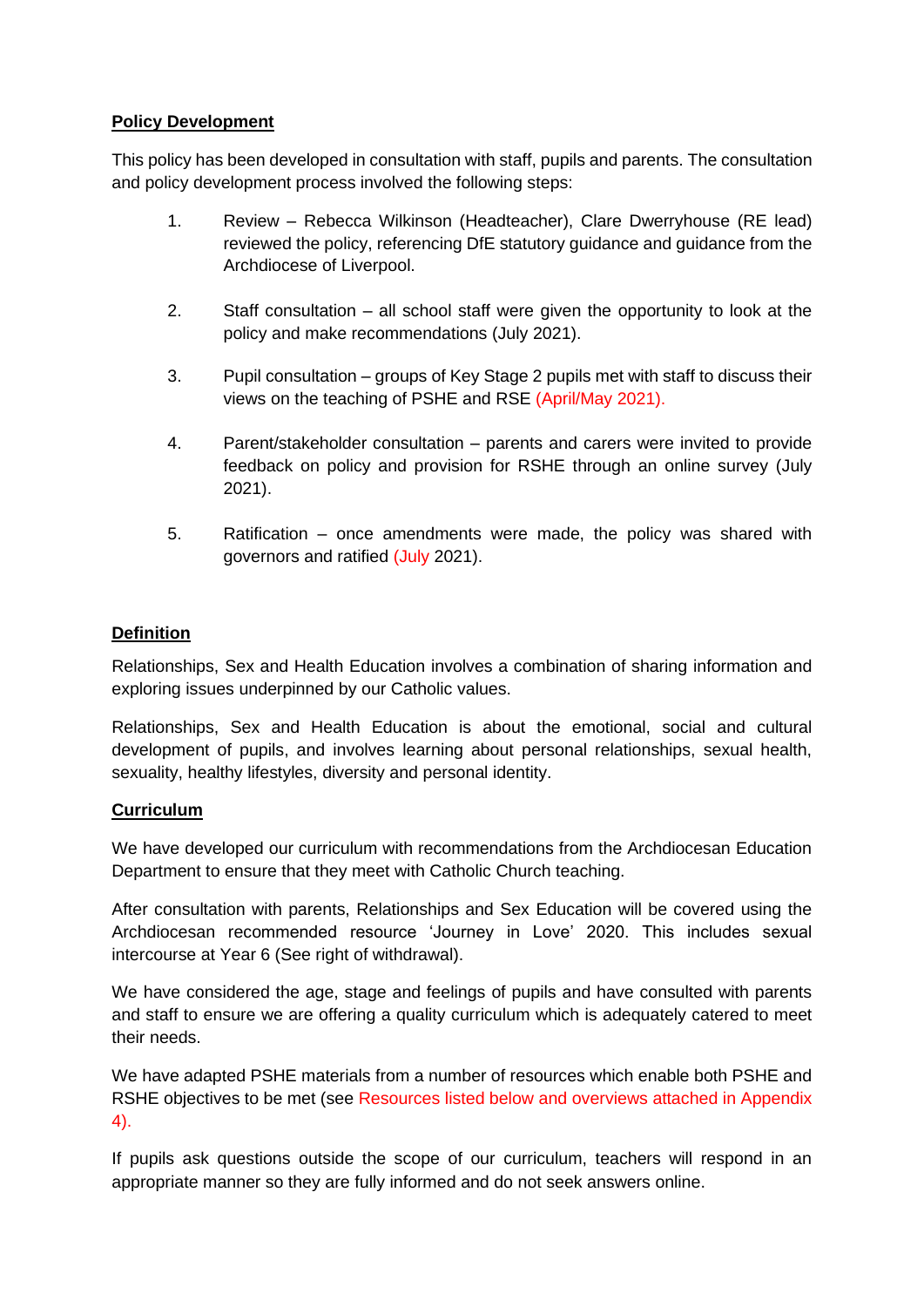## **Delivery of Relationships, Sex and Health Education (RSHE)**

Relationships and Sex Education (RSE) is taught both discretely and within the Personal, Social and Health Education (PSHE) curriculum lessons. Some aspects of the RSHE curriculum may be touched upon in other lessons as it shares links with Religious Education, Science and Physical Education.

Our RSHE will ensure that content is relevant to the age, experience and maturity of pupils.

The new statutory guidance for Relationships education focuses on teaching the fundamental building blocks and characteristics of positive relationships including:

- Families and people who care for me.
- Caring friendships.
- Respectful relationships.
- Online relationships.
- Being safe.

These areas of learning are taught within the context of 'family life' and could include married or single parent families, same sex parents, families headed by grandparents, adoptive parents, foster parents/carers amongst other structures, along with reflecting sensitively that some children may have a support structure around them (for example: looked after children or young carers).

As a school, we promote equality of opportunity and foster good relations. Our school environment uniformly applies values of inclusion and respect to all pupils and their families. All staff are proactive in promoting positive relationships and receive regular training.

### **Equal Opportunities**

All pupils have access to the RSHE curriculum. Where pupils have specific educational needs, arrangements for support from outside agencies and support staff are made to ensure these pupils have an appropriate, differentiated curriculum.

#### **Roles and Responsibility**

The Governing Body has a link governor.

• The governing body will approve the RSHE policy and hold the Headteacher to account for its implementation.

#### **The Headteacher**

• The Headteacher is responsible for ensuring that RSHE is taught consistently across the school and for managing requests to withdraw pupils from the nonstatutory element of Relationship and Sex Education in Year 6 (see right of withdrawal).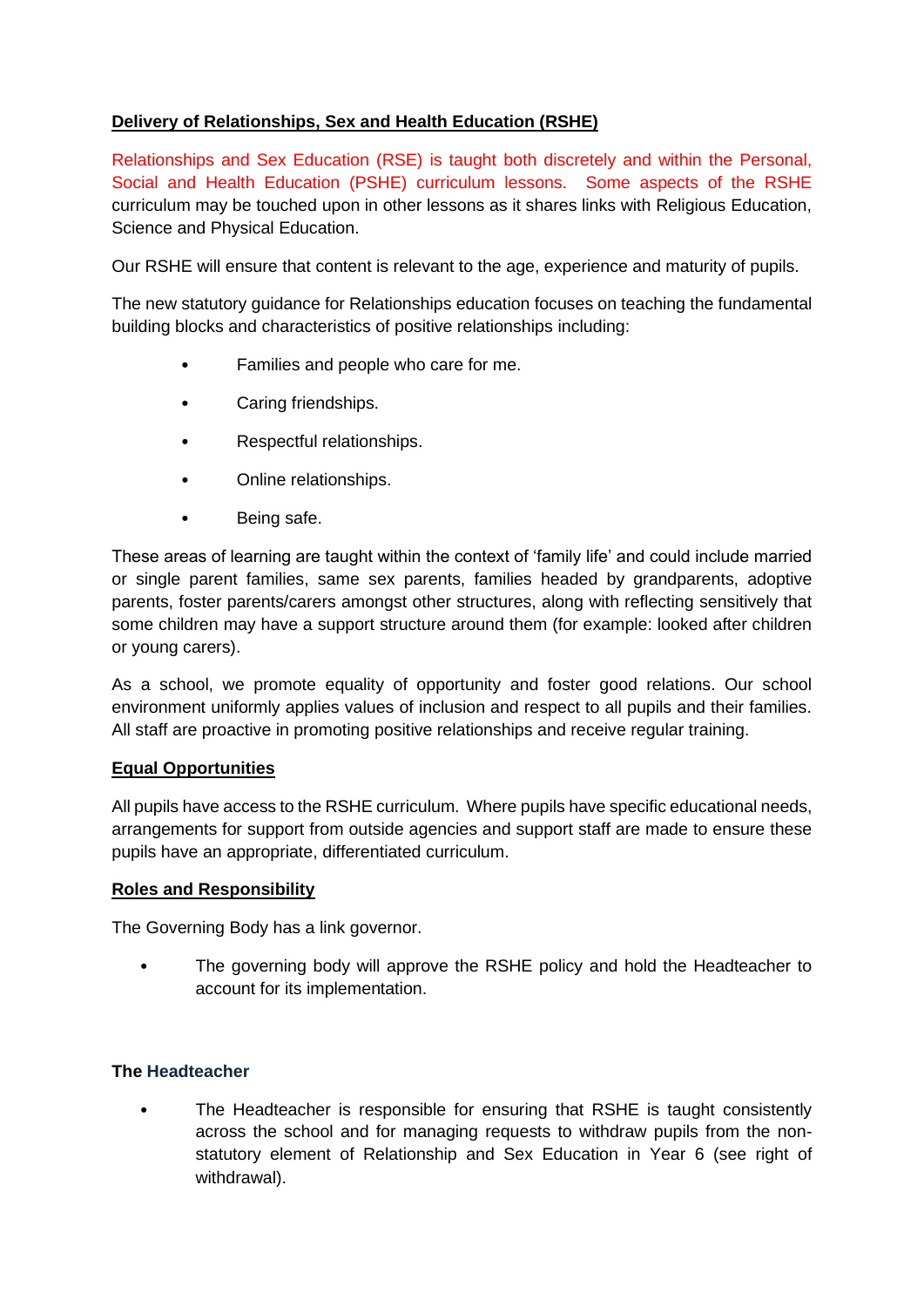#### **Staff**

- Staff do not have the right to opt out of teaching RSHE as this forms part of the Teaching Standards. Any staff who have concerns about teaching RSHE are encouraged to discuss this with the Headteacher.
- Staff are responsible for:
	- $\circ$  Delivering RSHE in a sensitive way which complies with Church teaching.
	- o Modelling positive attitudes to RSHE.
	- o Monitoring progress.
	- o Responding to the needs of individual pupils.
	- $\circ$  Responding appropriately to pupils whose parents wish them to be withdrawn from the non-statutory components of RSE.

#### **Pupils**

• Pupils are expected to engage fully in RSHE and, when discussing issues related to RSHE, treat others with dignity, respect and sensitivity.

#### **Parents' right to withdraw**

Parents have the right to withdraw their children from the non-statutory component of sex education in Year 6. This is where sexual intercourse is taught discretely as part of the physical aspect within Journey in Love, the Archdiocesan recommended resource.

Requests for withdrawal should be made in writing and addressed to the Headteacher. The Headteacher will discuss the request with parents and take appropriate action.

Alternative work will be given to pupils who are withdrawn from RSE.

Parents do not have the right to withdraw their children from Statutory Relationships Education as set out in the DfE guidance 2020.

#### **Monitoring arrangements**

The delivery of RSHE is monitored by the RE team and Catholic Life Team, Headteacher by undertaking learning walks, staff and pupil consultations, planning and work scrutiny and questionnaires.

Pupils' development in RSHE is monitored by class teachers as part of our internal informal assessment systems.

This policy will be agreed annually by the governors and reviewed every three years.

#### **Resources**

- SEAL programme of study
- PSHE Association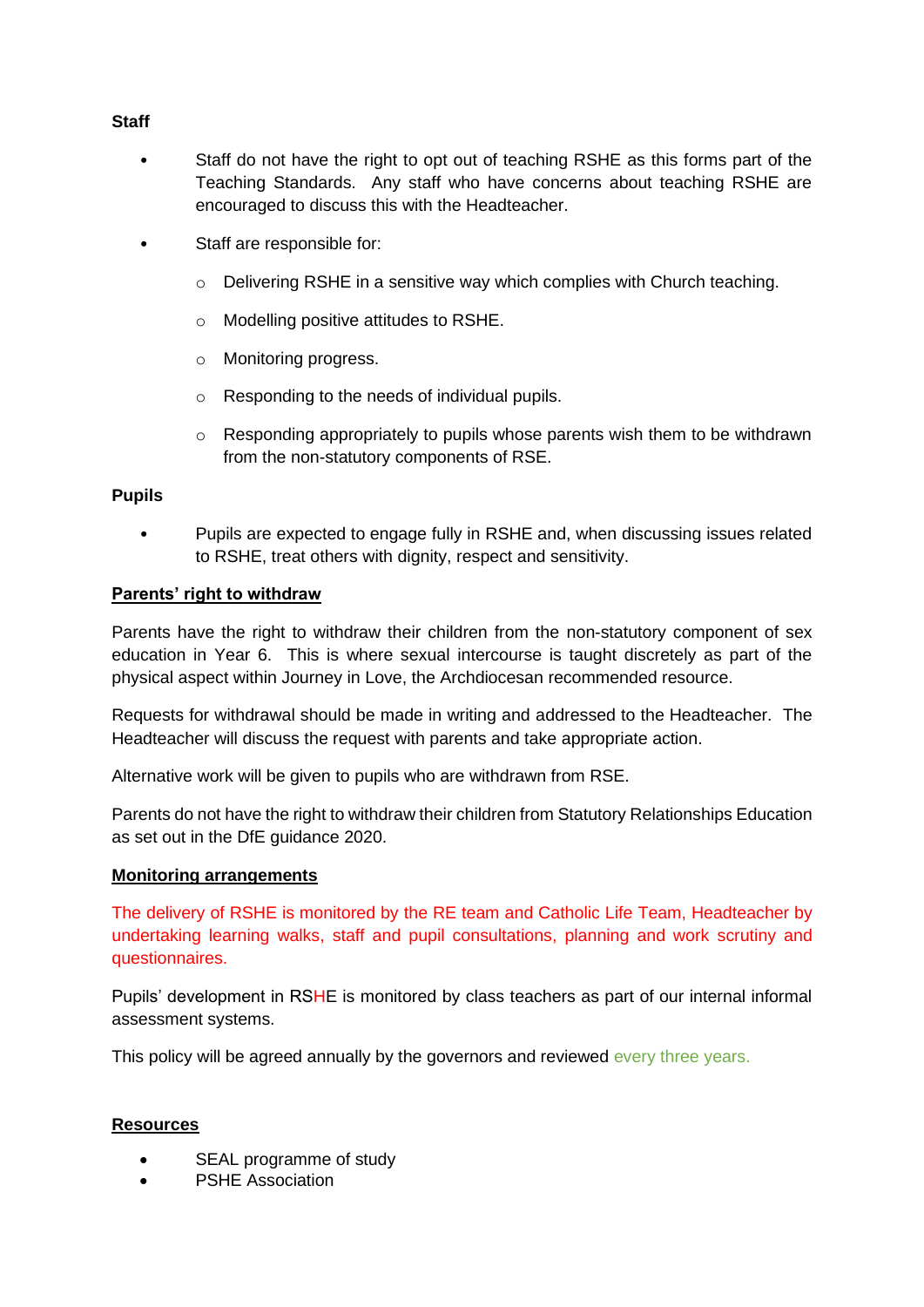- www.valuesmoneyandme.co.uk
- Journey in love
- No Outsiders in Our School
- Twinkl
- Come and See
- A range of texts to teach The Equalities Act and celebrate difference and diversity across the curriculum
- CAFOD Resources
- St John's Ambulance KS2 First Aid progression
- CEOP National Crime Agency Command: www.thinkuknow.co.uk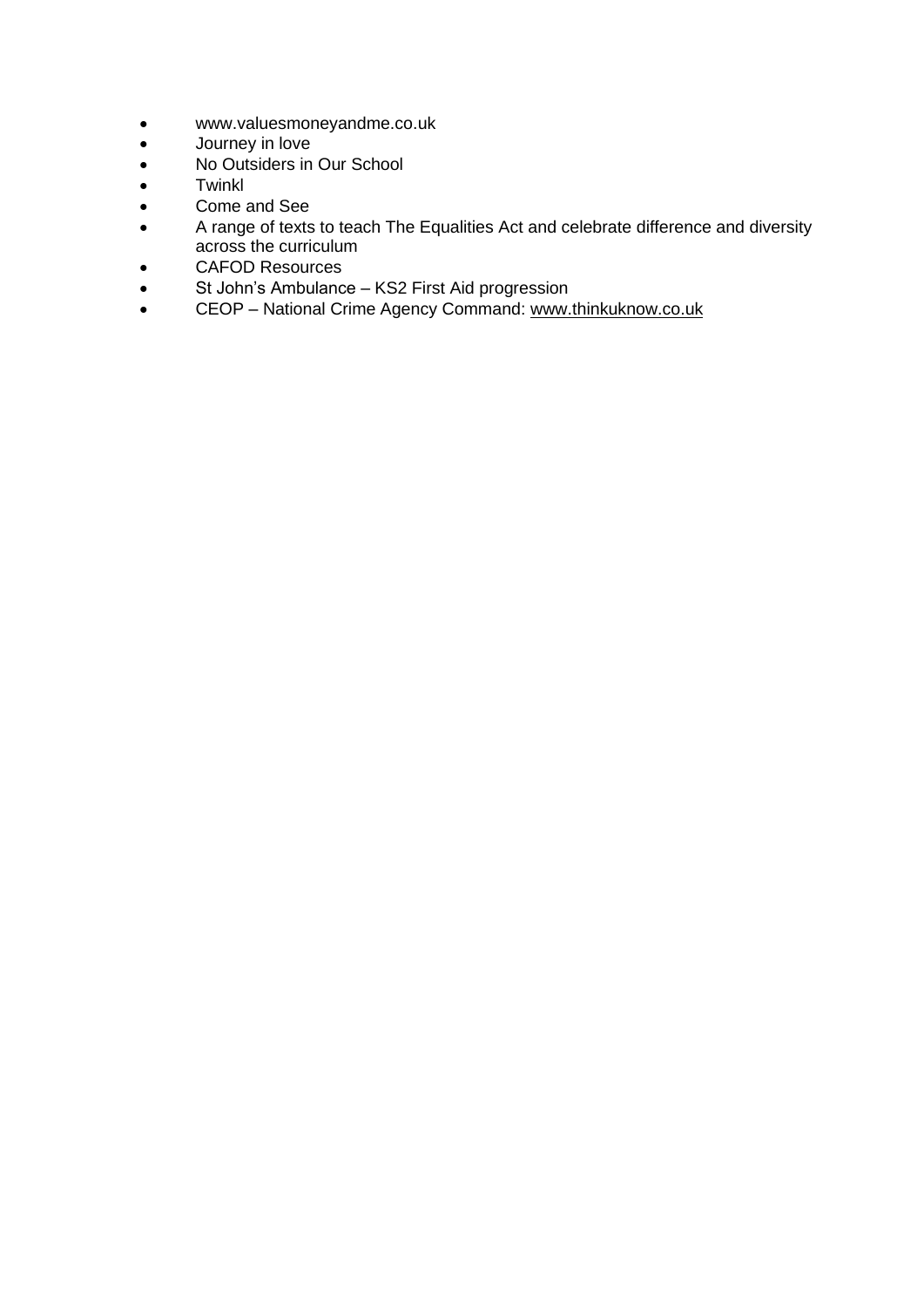# **Appendix 1: Primary Relationships Education Statutory Learning Opportunities**

#### **Families and people who care for me**

| That families are important for children growing up because they can<br>give love, security and stability                                                                                                                                           | All years      |
|-----------------------------------------------------------------------------------------------------------------------------------------------------------------------------------------------------------------------------------------------------|----------------|
| The characteristics of healthy family life, commitment to each other,<br>including in times of difficulty, protection and care for children and<br>other family members, the importance of spending time together and<br>sharing each other's lives | All years      |
| That others' families, either in school or in the wider world,<br>sometimes look different from their family, but that they should<br>respect those differences and know that other children's families are<br>also characterised by love and care  | All years      |
| That stable, caring relationships, which may be of different types, are<br>at the heart of happy families, and are important for children's<br>security as they grow up                                                                             | All years      |
| That marriage represents a formal and legally recognised<br>commitment of two people to each other which is intended to be<br>lifelong                                                                                                              | Year 4, Year 5 |
| How to recognise if family relationships are making them feel<br>unhappy or unsafe, and how to seek help or advice from others if   Year 3, Year 4<br>needed                                                                                        |                |

## **Caring friendships**

| How important friendships are in making us feel happy and secure,<br>and how people choose and make friends                                                                                                                                       | All years   |
|---------------------------------------------------------------------------------------------------------------------------------------------------------------------------------------------------------------------------------------------------|-------------|
| The characteristics of friendships, including mutual respect,<br>truthfulness, trustworthiness, loyalty, kindness, generosity, trust,<br>sharing interests and experiences and support with problems and<br>difficulties                          | All years   |
| That healthy friendships are positive and welcoming towards others,<br>and do not make others feel lonely or excluded                                                                                                                             | All years   |
| That most friendships have ups and downs, and that these can often<br>be worked through so that the friendship is repaired or even<br>strengthened, and that resorting to violence is never right                                                 | All years   |
| How to recognise who to trust and who not to trust, how to judge<br>when a friendship is making them feel unhappy or uncomfortable,<br>managing conflict, how to manage these situations and how to seek<br>help or advice from others, if needed | Key Stage 2 |

# **Respectful relationships**

| The importance of respecting others, even when they are very<br>different from them (for example, physically, in character,<br>personality or backgrounds), or make different choices or have<br>different preferences or beliefs | All years          |
|-----------------------------------------------------------------------------------------------------------------------------------------------------------------------------------------------------------------------------------|--------------------|
| Practical steps they can take in a range of different contexts to<br>improve or support respectful relationships                                                                                                                  | Key Stage 2        |
| The conventions of courtesy and manners                                                                                                                                                                                           | All years          |
| The importance of self-respect and how this links to their own<br>happiness                                                                                                                                                       | Key Stage 2        |
| That in school and in wider society they can expect to be treated<br>with respect by others, and that in turn they should show due respect<br>to others, including those in positions of authority                                | Key Stages 1 and 2 |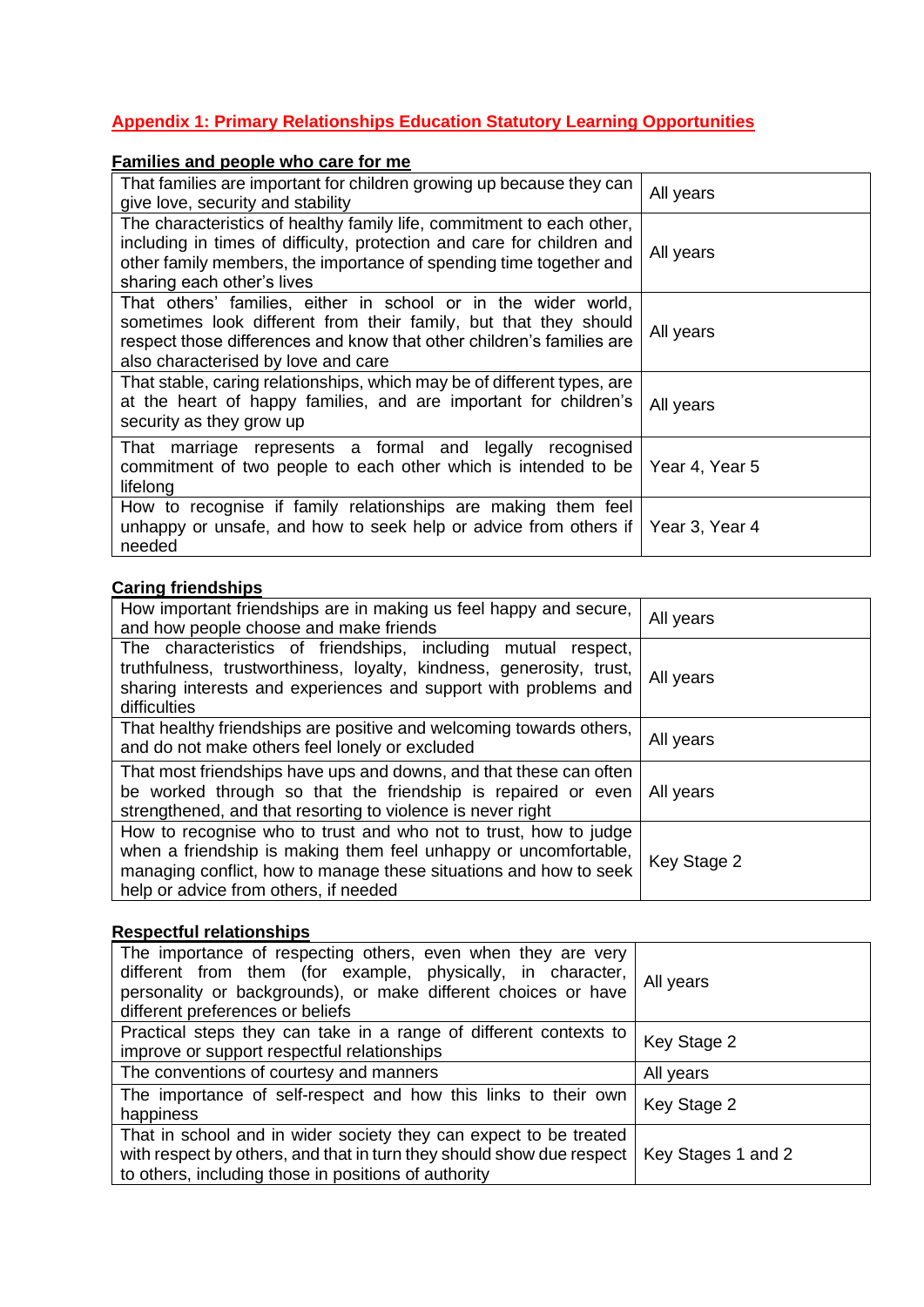| About different types of bullying (including cyberbullying), the impact<br>of bullying, responsibilities of bystanders (primarily reporting Allyears<br>bullying to an adult) and how to get help |             |
|---------------------------------------------------------------------------------------------------------------------------------------------------------------------------------------------------|-------------|
| What a stereotype is, and how stereotypes can be unfair, negative  <br>or destructive                                                                                                             | All years   |
| The importance of permission-seeking and giving in relationships  <br>with friends, peers and adults                                                                                              | Key Stage 2 |

### **Online relationships**

| That people sometimes behave differently online, including by<br>pretending to be someone they are not                                                                               | Key Stage 2  |
|--------------------------------------------------------------------------------------------------------------------------------------------------------------------------------------|--------------|
| That the same principles apply to online relationships as to face-to<br>face relationships, including the importance of respect for others<br>online including when we are anonymous | Key Stage 2  |
| The rules and principles for keeping safe online, how to recognise<br>risks, harmful content and contact, and how to report them                                                     | All years    |
| How to critically consider their online friendships and sources of<br>information including awareness of the risks associated with people<br>they have never met                     | Key Stages 2 |
| How information and data is shared and used online                                                                                                                                   | Key Stages 2 |

# **Being safe**

| What sorts of boundaries are appropriate in friendships with peers<br>and others (including in a digital context)                                                              | Key Stages 2   |
|--------------------------------------------------------------------------------------------------------------------------------------------------------------------------------|----------------|
| About the concept of privacy and the implications of it for both<br>children and adults; including that it is not always right to keep<br>secrets if they relate to being safe | Key Stages 2   |
| That each person's body belongs to them, and the differences<br>between appropriate and inappropriate or unsafe physical, and<br>other, contact                                | Key Stages 2   |
| How to respond safely and appropriately to adults they may<br>encounter (in all contexts, including online) whom they do not know                                              | All years      |
| How to recognise and report feelings of being unsafe or feeling bad<br>about any adult                                                                                         | All years      |
| How to ask for advice or help for themselves or others, and to keep<br>trying until they are heard                                                                             | Year 5, Year 6 |
| How to report concerns or abuse, and the vocabulary and<br>confidence needed to do so                                                                                          | Year 5, Year 6 |
| Where to get advice from e.g. family, school and/or other sources                                                                                                              | All years      |

# **Mental wellbeing**

| $\frac{1}{2}$ That mental wellbeing is a normal part of daily life, in the same $\vert$ All years<br>way as physical health                                                                                                    |  |
|--------------------------------------------------------------------------------------------------------------------------------------------------------------------------------------------------------------------------------|--|
| That there is a normal range of emotions (e.g. happiness,<br>sadness, anger, fear, surprise, nervousness) and scale of All years<br>emotions that all humans experience in relation to different<br>experiences and situations |  |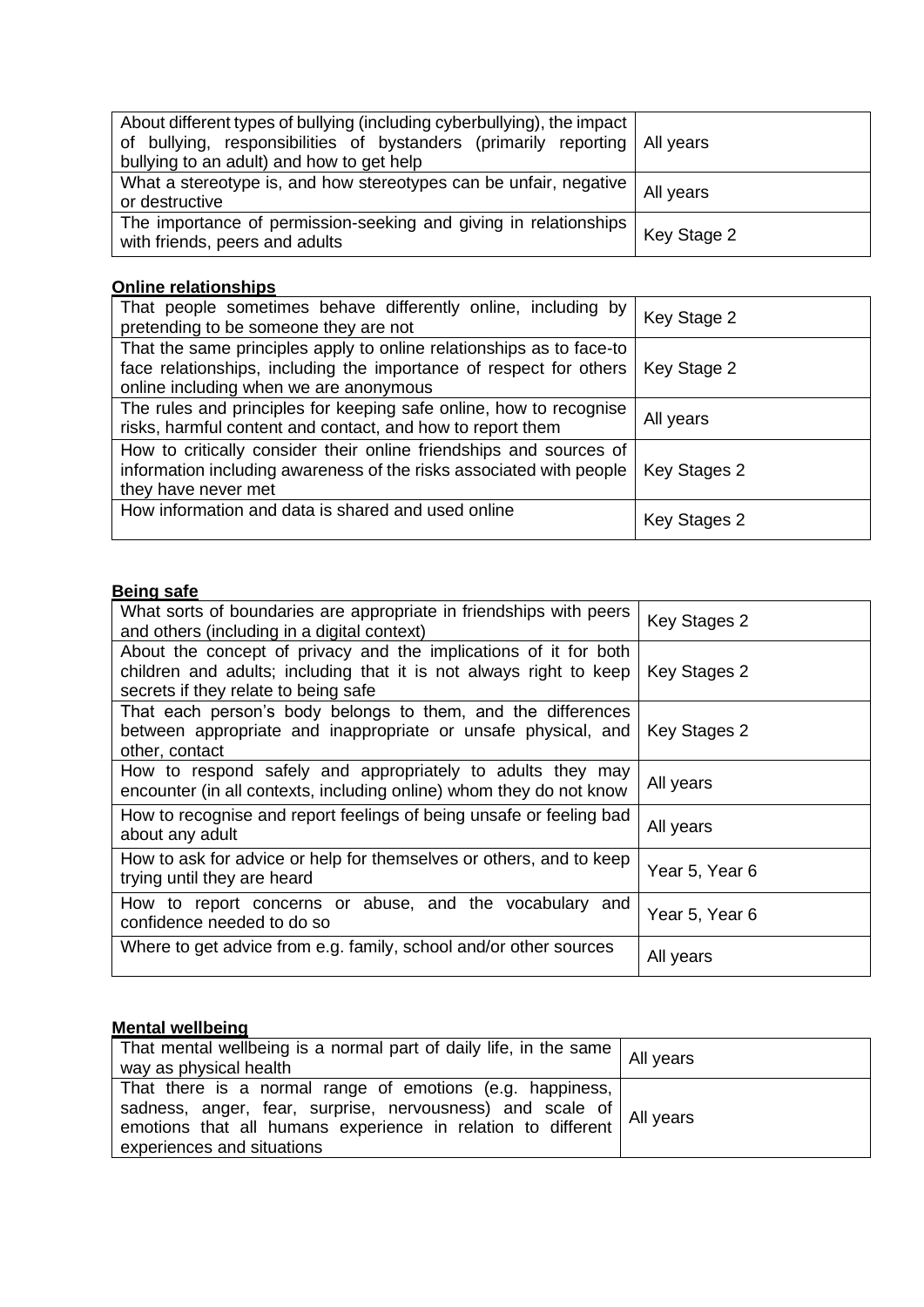| How to recognise and talk about their emotions, including having<br>a varied vocabulary of words to use when talking about their own<br>and others' feelings                                                                                                                                    | All years    |
|-------------------------------------------------------------------------------------------------------------------------------------------------------------------------------------------------------------------------------------------------------------------------------------------------|--------------|
| How to judge whether what they are feeling and how they are<br>behaving is appropriate and proportionate                                                                                                                                                                                        | All years    |
| The benefits of physical exercise, time outdoors, community<br>participation, voluntary and service-based activity on mental<br>wellbeing and happiness                                                                                                                                         | All years    |
| Simple self-care techniques, including the importance of rest, time<br>spent with friends and family and the benefits of hobbies and<br>interests                                                                                                                                               | All years    |
| Isolation and loneliness can affect children and that it is very<br>important for children to discuss their feelings with an adult and<br>seek support                                                                                                                                          | Key Stage 2  |
| That bullying (including cyberbullying) has a negative and often<br>lasting impact on mental wellbeing                                                                                                                                                                                          | Key Stages 2 |
| Where and how to seek support (including recognising the triggers<br>for seeking support), including whom in school they should speak<br>to if they are worried about their own or someone else's mental<br>wellbeing or ability to control their emotions (including issues<br>arising online) | Key Stage 2  |
| It is common for people to experience mental ill health. For many<br>people who do, the problems can be resolved if the right support<br>is made available, especially if accessed early enough                                                                                                 | Key Stage 2  |

### **Internet safety and harms**

| That for most people the internet is an integral part of life and has<br>many benefits                                                                                                                                            | All years           |
|-----------------------------------------------------------------------------------------------------------------------------------------------------------------------------------------------------------------------------------|---------------------|
| About the benefits of rationing time spent online, the risks of<br>excessive time spent on electronic devices and the impact of<br>positive and negative content online on their own and others'<br>mental and physical wellbeing | Key Stage 2         |
| How to consider the effect of their online actions on others and<br>know how to recognise and display respectful behaviour online<br>and the importance of keeping personal information private                                   | Key Stages 2        |
| Why social media, some computer games and online gaming, for<br>example, are age restricted                                                                                                                                       | Key Stage 2         |
| That the internet can also be a negative place where online<br>abuse, trolling, bullying and harassment can take place, which<br>can have a negative impact on mental health                                                      | Key Stages 2        |
| How to be a discerning consumer of information online including<br>understanding that information, including that from search<br>engines, is ranked, selected and targeted                                                        | Key Stage 2         |
| Where and how to report concerns and get support with issues<br>online                                                                                                                                                            | <b>Key Stages 2</b> |

# **Physical health and fitness** The characteristics and mental and physical benefits of an active lifestyle **All years** Alleman and prijoidar behavior of an address **All years** The importance of building regular exercise into daily and weekly routines and how to achieve this; for example walking or cycling All years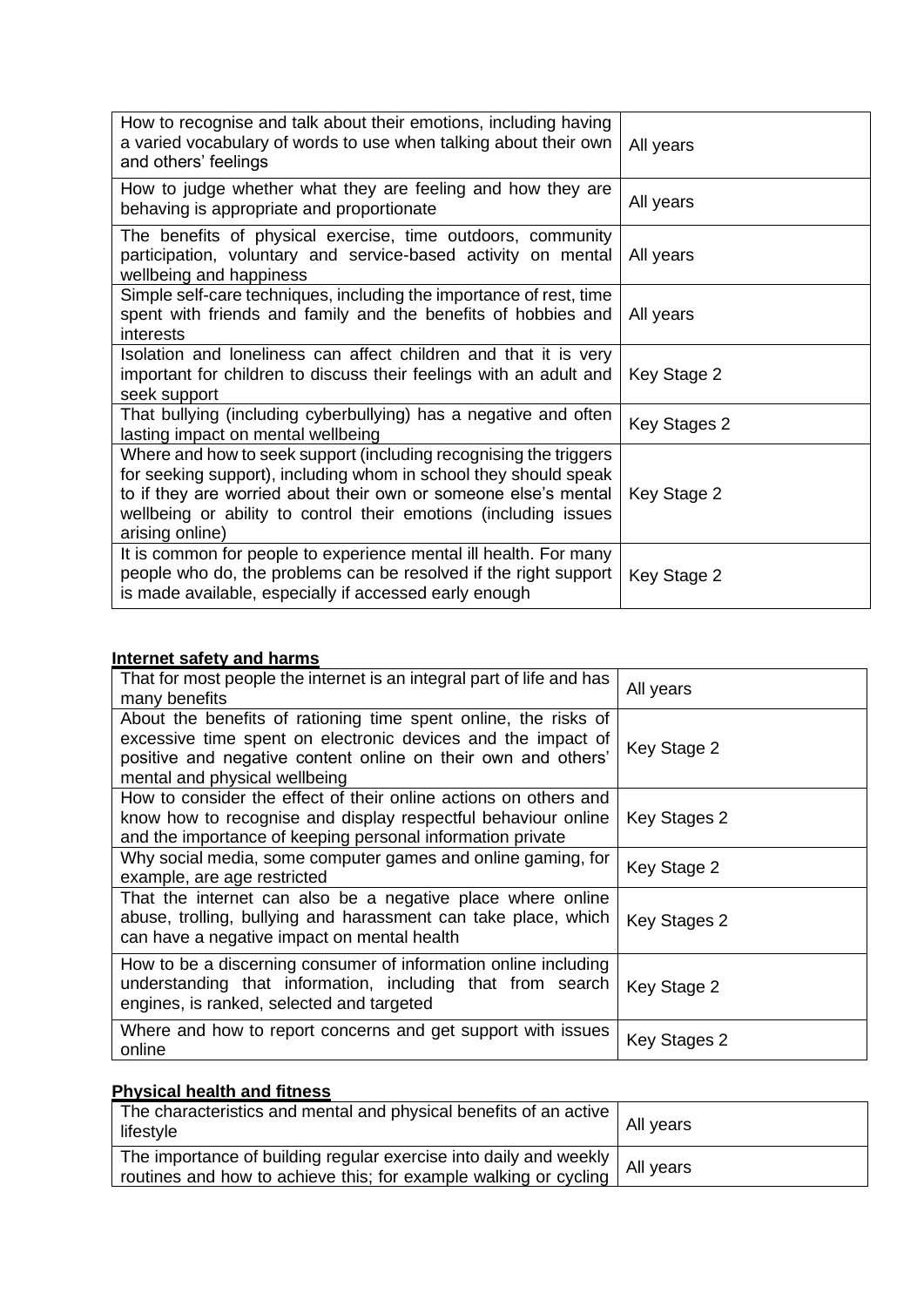| to school, a daily active mile or other forms of regular, vigorous  |             |
|---------------------------------------------------------------------|-------------|
| exercise                                                            |             |
| The risks associated with an inactive lifestyle (including obesity) | Key Stage 2 |
| How and when to seek support including which adults to speak to     | All years   |
| in school if they are worried about their health                    |             |

# **Healthy eating**

| What constitutes a healthy diet (including understanding calories  <br>and other nutritional content)                                                                                                     | All years    |
|-----------------------------------------------------------------------------------------------------------------------------------------------------------------------------------------------------------|--------------|
| The principles of planning and preparing a range of healthy meals                                                                                                                                         | Key Stages 2 |
| The characteristics of a poor diet and risks associated with<br>unhealthy eating (including, for example, obesity and tooth decay)<br>and other behaviours (e.g. the impact of alcohol on diet or health) | Key Stage 2  |

# **Drugs, alcohol and tobacco**

| The facts about legal and illegal harmful substances and associated   Key Stage 2 |  |
|-----------------------------------------------------------------------------------|--|
| risks, including smoking, alcohol use and drug-taking                             |  |

# **Health and prevention**

| How to recognise early signs of physical illness, such as weight loss,<br>or unexplained changes to the body                             | Year 6            |
|------------------------------------------------------------------------------------------------------------------------------------------|-------------------|
| About safe and unsafe exposure to the sun, and how to reduce the<br>risk of sun damage, including skin cancer                            |                   |
| The importance of sufficient good quality sleep for good health and<br>that a lack of sleep can affect weight, mood and ability to learn | Key Stages 2      |
| About dental health and the benefits of good oral hygiene and dental<br>flossing, including regular check-ups at the dentist             | Year 3 and Year 4 |
| About personal hygiene and germs including bacteria, viruses, how<br>They are spread and treated, and the importance of handwashing      | Key Stages 2      |
| The facts and science relating to allergies, immunisation and<br>vaccination                                                             | Year 6            |

# **Basic first aid**

| How to make a clear and efficient call to emergency services if   Key Stage 2<br>necessary                      |  |
|-----------------------------------------------------------------------------------------------------------------|--|
| Concepts of basic first-aid, for example dealing with common   Key Stage 2<br>injuries, including head injuries |  |

# **Changing adolescent body**

| About menstrual wellbeing including the key facts about the Year 5 and Year 6 | Key facts about puberty and the changing adolescent body,<br>particularly from age 9 through to age 11, including physical and   Year 5 and Year 6 |  |  |  |
|-------------------------------------------------------------------------------|----------------------------------------------------------------------------------------------------------------------------------------------------|--|--|--|
|                                                                               | emotional changes                                                                                                                                  |  |  |  |
|                                                                               | menstrual cycle                                                                                                                                    |  |  |  |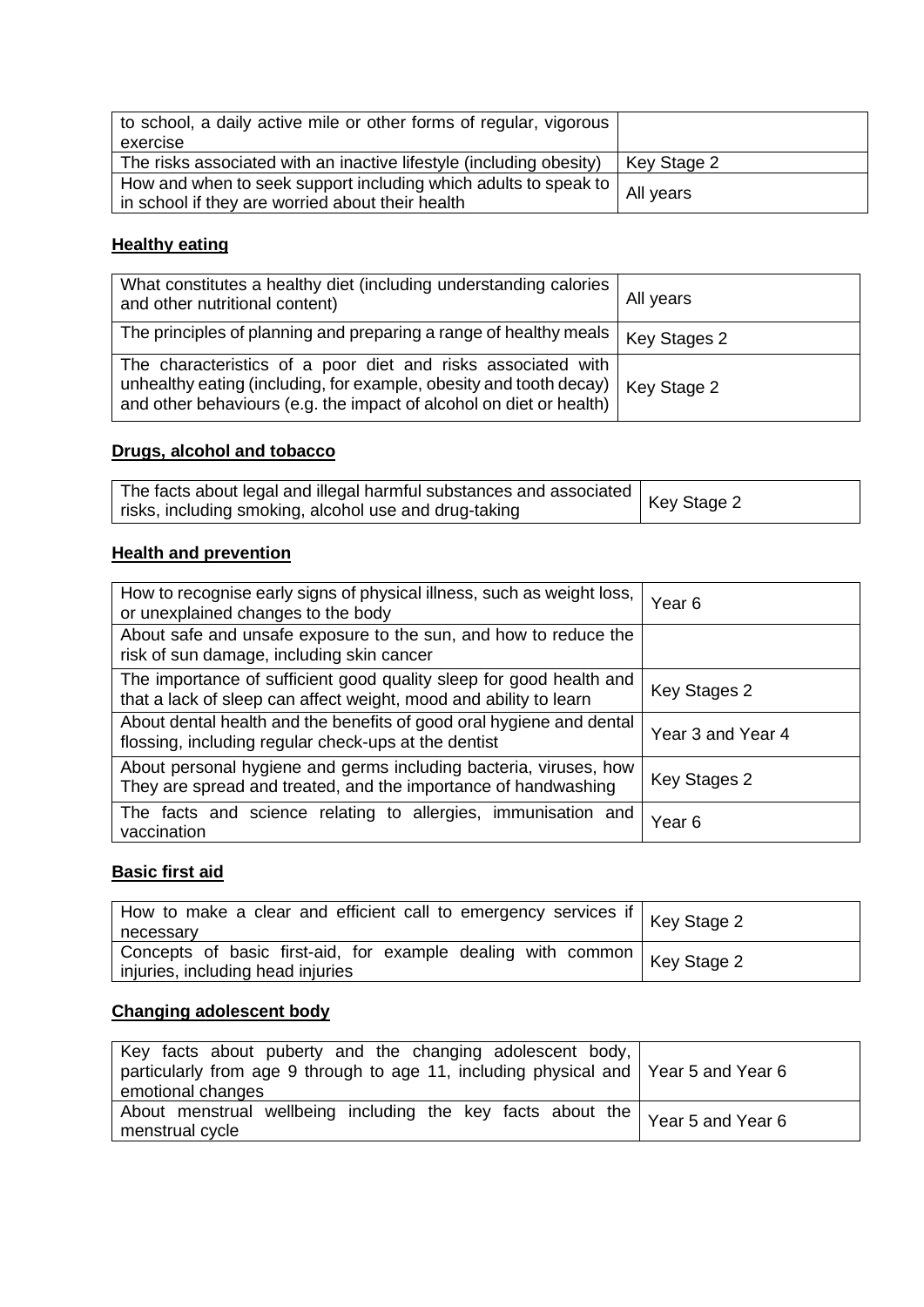## **Appendix 2: Come and See and Relationship and Sex Education**



#### **Introduction**

The following is intended as a guide for linking Relationship and Sex Education with Come and See. Some of these aspects might be covered in the EXPLORE section where the topic is being introduced, starting with the pupil's own experience, and extending into the REVEAL and RESPOND sections. Some ideas may be used in the REVEAL process where the teaching is explicitly concerned with Scripture and the teaching of the Church. Some topics offer more explicit teaching to develop ideas about Relationship and Sex Education, some less so.

Another way of using this section is when teaching Religious Education which occurs in other aspects of the curriculum.

| <b>YEAR 3</b>   |                                                                                        |                                                                                                                                                                                                                                                                                                                                                                                                                                                                                                                                                         |
|-----------------|----------------------------------------------------------------------------------------|---------------------------------------------------------------------------------------------------------------------------------------------------------------------------------------------------------------------------------------------------------------------------------------------------------------------------------------------------------------------------------------------------------------------------------------------------------------------------------------------------------------------------------------------------------|
| <b>HOMES</b>    | God's vision for<br>every family                                                       | What makes a house a home?<br>$\bullet$<br>What makes home a special place for you<br>$\bullet$<br>What makes a house a home?<br>$\bullet$<br>Why is family important<br>$\bullet$<br>The respect of parents and children for one<br>another<br>What do you like to do at home, on your own and<br>as a family?<br>What do people do for you at home, that makes<br>you feel special<br>What is sometimes difficult about sharing and<br>being part of a group at home<br>God's dream for every family<br>$\bullet$<br>God is always there<br>$\bullet$ |
| <b>PROMISES</b> | The meaning of<br>the<br>commitment<br>promises<br>and<br>made<br>at<br><b>Baptism</b> | What is good about being in a group<br>$\bullet$<br>Why we have rules<br>$\bullet$<br>The importance of making promises<br>$\bullet$<br>How some promises are more difficult to keep<br>$\bullet$<br>than others<br>The link between the promises made the<br>٠<br>consequences of actions following the promise.<br>The role of parents and godparents in bringing up<br>the child in the Faith<br>What it means to live a child of the Light<br>$\bullet$                                                                                             |
| <b>VISITORS</b> | The coming of<br>Jesus                                                                 | How we welcome visitors<br>$\bullet$<br>How we feel as a visitor<br>$\bullet$<br>The importance of preparing for visitors.<br>$\bullet$<br>The joys and demands of visitors<br>$\bullet$                                                                                                                                                                                                                                                                                                                                                                |
| <b>JOURNEYS</b> | Christian<br>family's journey<br>with Jesus                                            | Each year has its special times and seasons<br>$\bullet$<br>Life is a journey<br>$\bullet$<br>Who is with you on the journey<br>$\bullet$                                                                                                                                                                                                                                                                                                                                                                                                               |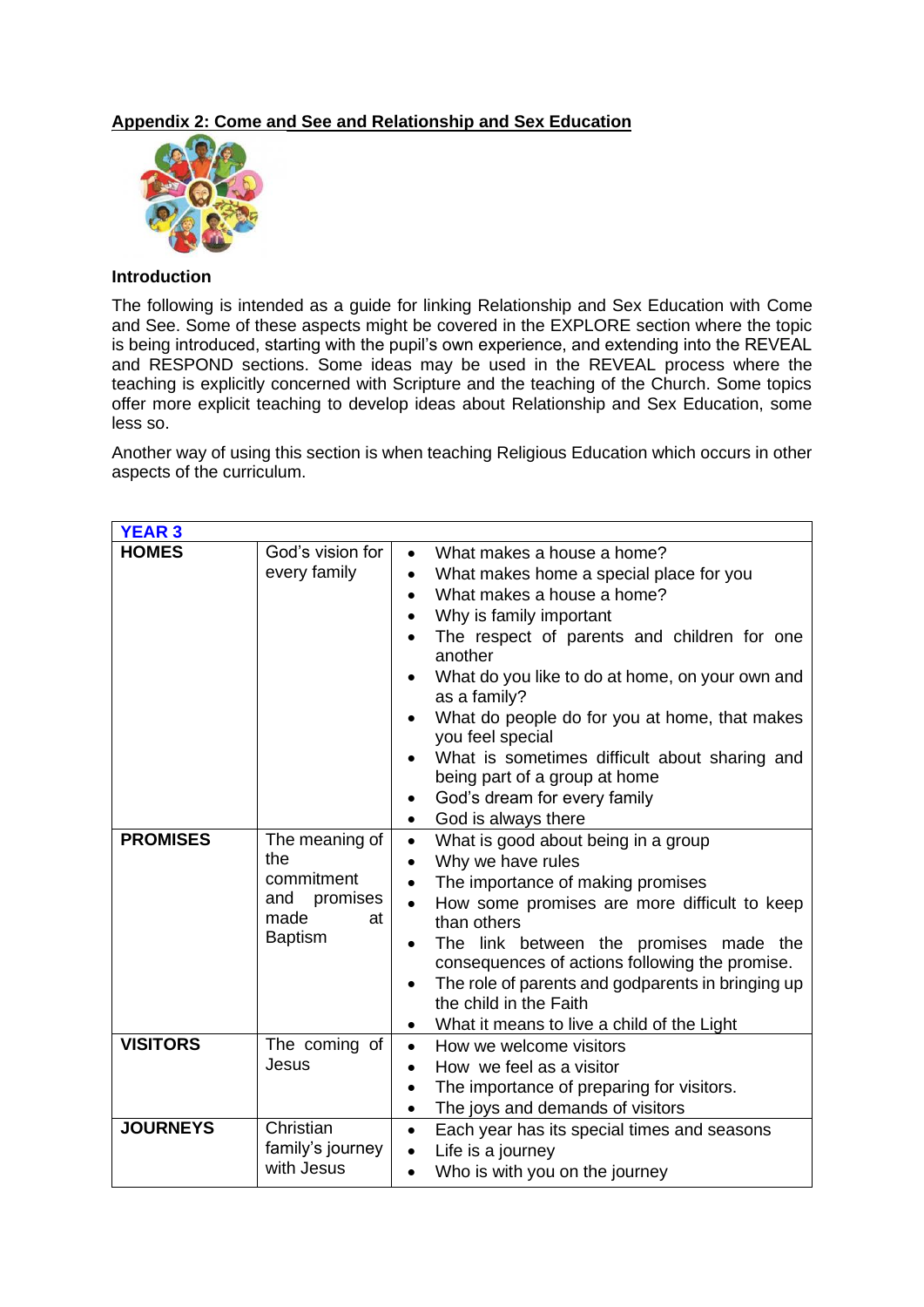|                       |                            | What makes it good<br>$\bullet$<br>difficulties times in the life's journey<br>$\bullet$ |
|-----------------------|----------------------------|------------------------------------------------------------------------------------------|
|                       |                            | What/who helps<br>$\bullet$                                                              |
|                       |                            | How we help one another on the journey<br>٠                                              |
| <b>LISTENING</b><br>& | Jesus<br>gives             | The cost of sharing<br>$\bullet$                                                         |
| <b>SHARING</b>        | himself to us in           | The joys of sharing<br>$\bullet$                                                         |
|                       | a special way              |                                                                                          |
|                       |                            | The importance of listening well and sharing.<br>$\bullet$                               |
|                       |                            | The joys and difficulties of listening and sharing<br>$\bullet$                          |
|                       |                            | How feelings affect our own and others desire to<br>$\bullet$<br>listen and to share.    |
| <b>GIVING ALL</b>     | Lent a time to<br>remember | Why people are brave and give themselves to<br>$\bullet$<br>others                       |
|                       | Jesus'<br>total            | The demands of total giving in terms of time and<br>$\bullet$                            |
|                       | giving                     | giving up something you what to do                                                       |
|                       |                            | How people give themselves to others<br>٠                                                |
|                       |                            | Those in need and how we might help them.                                                |
|                       |                            | Lent: an opportunity for giving, growing in                                              |
|                       |                            | goodness.                                                                                |
|                       |                            | Jesus' total giving<br>$\bullet$                                                         |
| <b>ENERGY</b>         | <b>Gifts</b><br>of<br>the  | The energy of wind and of fire.<br>$\bullet$                                             |
|                       | <b>Holy Spirit</b>         | The best use of power of wind and fire                                                   |
|                       |                            | The inspiration of the Holy Spirit<br>$\bullet$                                          |
|                       |                            | The power and energy of the Holy Spirit                                                  |
|                       |                            | The prayer to the Holy Spirit                                                            |
|                       |                            | The gifts of the Holy Spirit                                                             |
|                       |                            | Christians can use the gifts of the Holy Spirit to                                       |
|                       |                            | help others.                                                                             |
| <b>CHOICES</b>        | The importance             | The meaning of choice and consequence<br>$\bullet$                                       |
|                       | of examination             | The importance of making good choices<br>$\bullet$                                       |
|                       | of conscience              | What helps in making good choices<br>$\bullet$                                           |
|                       |                            | Consequences of choices<br>٠                                                             |
|                       |                            | What it means to examine your conscience                                                 |
|                       |                            | How God is always forgiving                                                              |
| <b>SPECIAL</b>        | Special places             | How places become special?                                                               |
| <b>PLACES</b>         | for Jesus and              | What makes a place special?                                                              |
|                       | Christian<br>the           | Special places for you and your family?<br>$\bullet$                                     |
|                       | community                  | Why is our heart a special place?                                                        |
|                       |                            | Keeping our world, a special place?                                                      |
|                       |                            | Why do Christians want to keep the world a                                               |
|                       |                            | special pace?                                                                            |
|                       |                            |                                                                                          |

| <b>YEAR 4</b> |                                                   |           |                                                                                                    |
|---------------|---------------------------------------------------|-----------|----------------------------------------------------------------------------------------------------|
| <b>PEOPLE</b> | The family of<br>God<br>$\mathsf{I}$<br>Scripture | $\bullet$ | • The importance of families<br><b>Family relationships</b><br>Respect for those who gave us life. |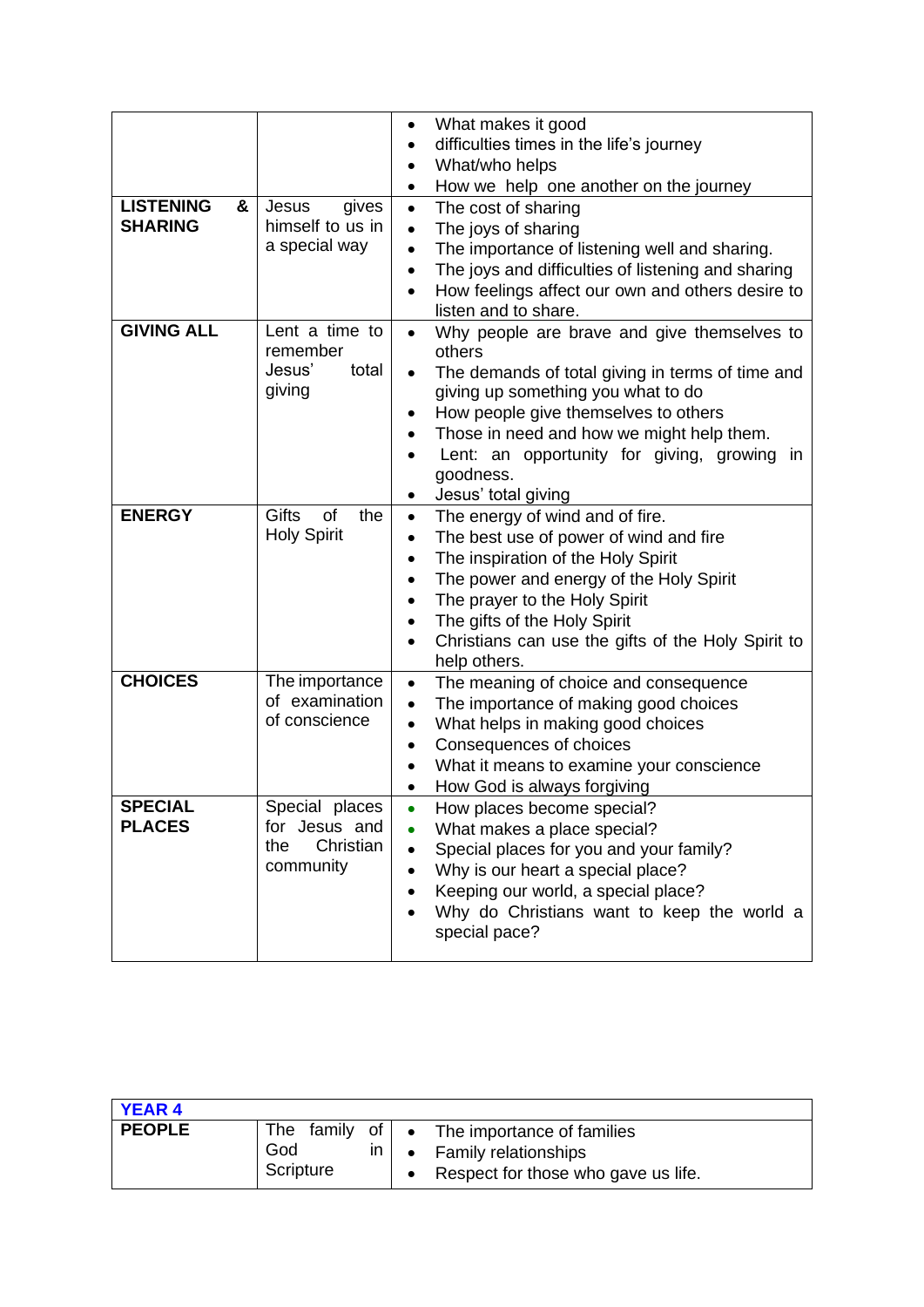| <b>CALLED</b>                          | Confirmation a<br>time to renew<br>baptismal<br>promises                    | Our response to being chosen<br>$\bullet$<br>What it feels like to be chosen<br>$\bullet$<br>Why it is difficult to make a response in some<br>$\bullet$<br>situations<br>Giving up something else when you are chosen.<br>$\bullet$<br>What help do you need to chose<br>$\bullet$<br>The work of the Holy Spirit in our lives<br>$\bullet$<br>The work of the Holy Spirit in the lives of<br>Christians<br>What it is to live in the light of Christ<br>The commitment of people who respond to the<br>$\bullet$<br>call of God |
|----------------------------------------|-----------------------------------------------------------------------------|-----------------------------------------------------------------------------------------------------------------------------------------------------------------------------------------------------------------------------------------------------------------------------------------------------------------------------------------------------------------------------------------------------------------------------------------------------------------------------------------------------------------------------------|
| <b>GIFT</b>                            | God's<br>gift<br>of<br>&<br>love<br>friendship<br>in<br>Jesus               | What you value most about the gift of friendship<br>$\bullet$<br>What you offer others in your friendship<br>$\bullet$<br>Why the gift of love and friendship is important?<br>$\bullet$<br>The joys and demands of friendship<br>The commitment required by the gift of love and<br>$\bullet$<br>friendship.                                                                                                                                                                                                                     |
| <b>COMMUNITY</b>                       | life in the local<br>Christian<br>community:<br>ministries in the<br>parish | The meaning of community<br>$\bullet$<br>The advantages of being part of a community?<br>$\bullet$<br>What helps to build up community<br>$\bullet$<br>The demands of being part of a community?<br>$\bullet$<br>Why people give time and service in helping<br>$\bullet$<br>others in their community<br>The causes of a breakdown of a community<br>How the parish community celebrates together<br>and supports one another                                                                                                    |
| <b>GIVING</b><br>&<br><b>RECEIVING</b> | Living<br>in<br>communion                                                   | Your experience of giving and receiving.<br>$\bullet$<br>The importance of giving and receiving?<br>$\bullet$<br>The joys and demands of giving and receiving?<br>$\bullet$<br>Why it is important to live in communion<br>$\bullet$<br>Ways in which we live and grow in communion.<br>How the Eucharist challenges and enables living<br>and growing in communion?                                                                                                                                                              |
| <b>SELF</b><br><b>DISCIPLINE</b>       | Celebrating<br>growth to new<br>life                                        | The experience of giving up something and be<br>$\bullet$<br>disciplined for a good reason.<br>How to be self-disciplined<br>$\bullet$<br>How self-discipline helps people to grow and<br>$\bullet$<br>make the best use of their potential<br>Lent; the opportunity to make change and to<br>prepare for Christ's Resurrection on Easter<br>Sunday.                                                                                                                                                                              |
| <b>NEW LIFE</b>                        | To hear & live<br>Easter<br>the<br>message                                  | What you do when life is difficult<br>$\bullet$<br>The experience of good news bringing life and<br>$\bullet$<br>happiness.<br>How the power of the Holy Spirit helps Christians<br>٠<br>today                                                                                                                                                                                                                                                                                                                                    |
| <b>BUILDING</b><br><b>BRIDGES</b>      | Admitting<br>being<br>wrong,<br>reconciled with<br>God and one<br>another.  | What makes friendships strong<br>$\bullet$<br>How decisions about friendship are informed by<br>$\bullet$<br>beliefs and values.<br>How friendships are built<br>$\bullet$                                                                                                                                                                                                                                                                                                                                                        |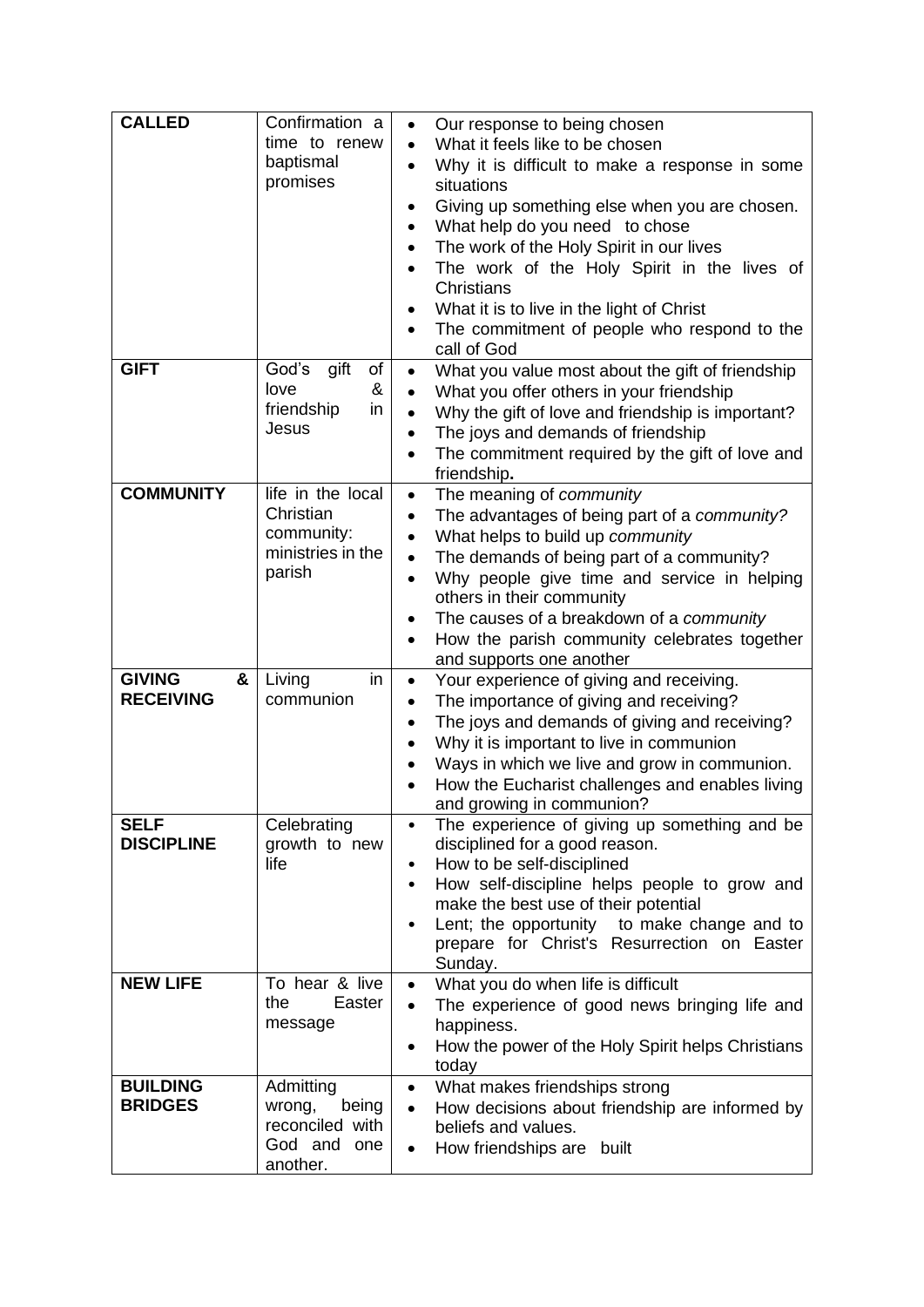|                     |                                                               | How friendships<br>may be restored when they<br>have been broken<br>Sin and the importance of examining of your<br>conscience<br>The greatest commandment, love of God and<br>$\bullet$<br>others<br>The meaning of contrition and of absolution                                          |
|---------------------|---------------------------------------------------------------|-------------------------------------------------------------------------------------------------------------------------------------------------------------------------------------------------------------------------------------------------------------------------------------------|
| <b>GOD'S PEOPLE</b> | Different saints<br>show<br>people<br>God is<br>what<br>like. | Forgiveness of others<br>What makes a person do extraordinary things?<br>$\bullet$<br>How ordinary people do extraordinary things.<br>$\bullet$<br>The qualities you admire in others<br>$\bullet$<br>How true happiness can be found<br>$\bullet$<br>How you can do extraordinary things |

| <b>YEAR 5</b>       |                                                                     |                                                                                                                                                                                                                                                                                                                                                                                                                                                                                                                                                                                                                                                                                                                                                                                                                                                                                      |
|---------------------|---------------------------------------------------------------------|--------------------------------------------------------------------------------------------------------------------------------------------------------------------------------------------------------------------------------------------------------------------------------------------------------------------------------------------------------------------------------------------------------------------------------------------------------------------------------------------------------------------------------------------------------------------------------------------------------------------------------------------------------------------------------------------------------------------------------------------------------------------------------------------------------------------------------------------------------------------------------------|
| <b>OURSELVES</b>    | Created in the<br>and<br>image<br>likeness of God                   | Talents and qualities, you admire in others<br>$\bullet$<br>Your own talents and qualities and how you use<br>$\bullet$<br>them<br>Identify qualities in anyone else<br>$\bullet$<br>How talents and qualities are developed.<br>$\bullet$<br>We are made in the likeness of God<br>$\bullet$<br>What being unique means<br>$\bullet$<br>God's love for us<br>$\bullet$<br>How Christians are called to live in peace.<br>How people are made in God's image and<br>$\bullet$<br>likeness might live                                                                                                                                                                                                                                                                                                                                                                                 |
| <b>LIFE CHOICES</b> | Marriage,<br>commitment<br>and service                              | The ingredients of a good friendship<br>$\bullet$<br>What fidelity means and how it applies to<br>$\bullet$<br>friendship<br>Responsibilities friends have for one another<br>$\bullet$<br>Difficulties and joys of friendships<br>$\bullet$<br>What is important for friendship to thrive<br>$\bullet$<br>What it feels like to have faithful friend<br>$\bullet$<br>Jesus' advice about relationship?<br>$\bullet$<br>of fidelity,<br>The<br>importance<br>loyalty<br>and<br>commitment in maintaining a friendship<br>The importance of commitment and responsibility<br>$\bullet$<br>in relationships.<br>What is means to be committed<br>$\bullet$<br>The work of Christian service<br>$\bullet$<br>The Sacrament of Marriage<br>$\bullet$<br>The symbols of the promises and the blessing of<br>$\bullet$<br>rings<br>All are called to live in love and service<br>$\bullet$ |
| <b>HOPE</b>         | Advent; waiting<br>in joyful hope<br>for Jesus; the<br>promised one | Your experience of waiting<br>$\bullet$<br>How people wait in different ways, for different<br>$\bullet$<br>things.<br>Why waiting is a mystery<br>$\bullet$                                                                                                                                                                                                                                                                                                                                                                                                                                                                                                                                                                                                                                                                                                                         |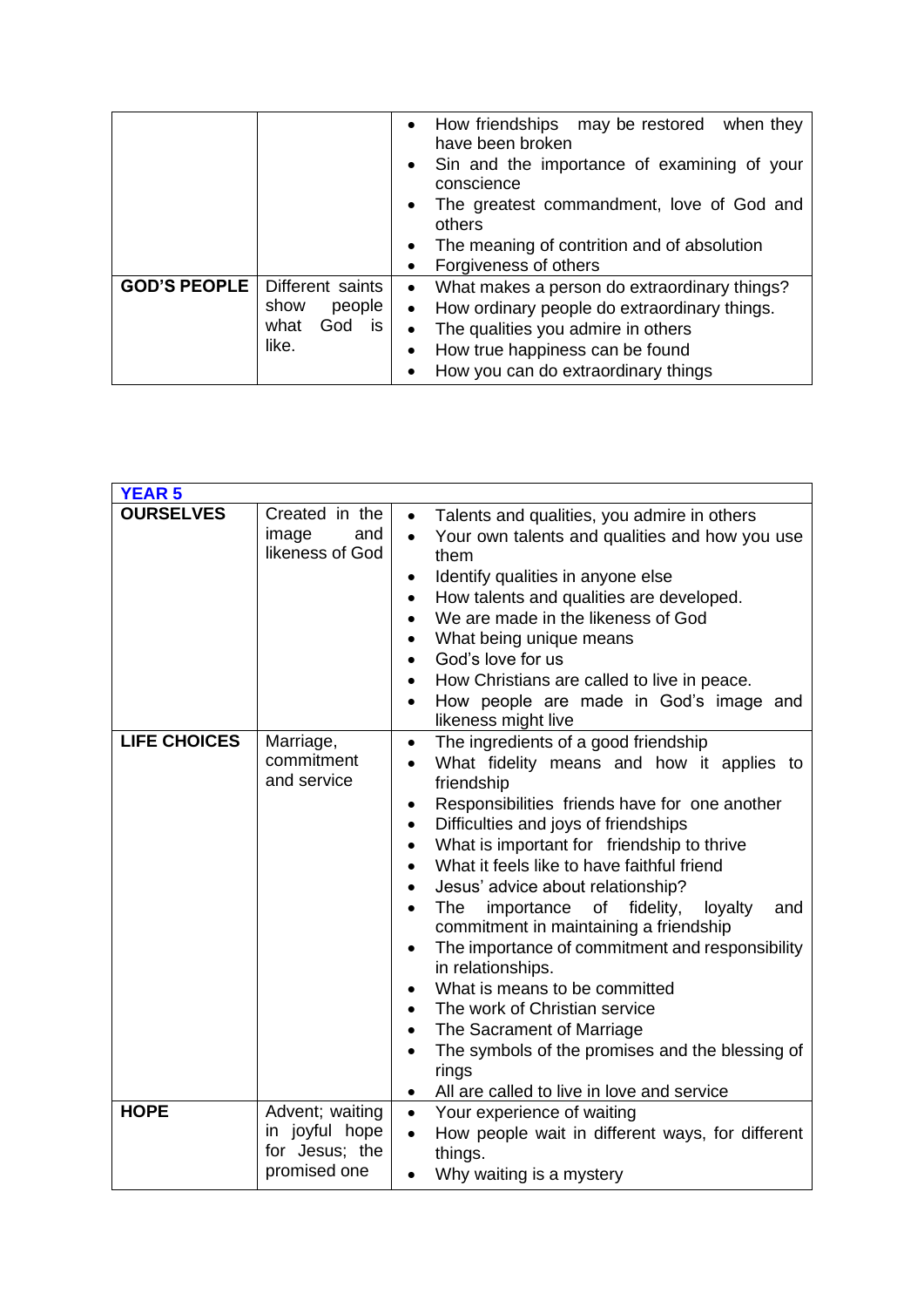|                                                  |                                                                                   | you can best use the time you spend<br>How<br>$\bullet$<br>waiting and what might help you<br>What you think about when you are waiting for<br>something exciting<br>How you behave when you are waiting<br>٠<br>The difference between hope and expect<br>$\bullet$<br>Why people wait with hope<br>$\bullet$<br>The coming of Jesus at the end of time<br>Advent is a time of waiting hopefully                                                                    |
|--------------------------------------------------|-----------------------------------------------------------------------------------|----------------------------------------------------------------------------------------------------------------------------------------------------------------------------------------------------------------------------------------------------------------------------------------------------------------------------------------------------------------------------------------------------------------------------------------------------------------------|
| <b>MISSION</b>                                   | Continuing<br>Jesus' mission<br>diocese.<br>in.<br>[ecumenism]                    | The demands and joys being dedicated in your<br>$\bullet$<br>mission<br>Discovering your mission?<br>$\bullet$<br>What inspires people in their mission<br>$\bullet$<br>The joys and demands of engaging in a mission<br>$\bullet$<br>The reasons why people what to help others.<br>$\bullet$<br>How people carry out Jesus' mission today<br>$\bullet$<br>Jesus' prayer for unity<br>٠                                                                             |
| <b>MEMORIAL</b><br><b>SACRIFICE</b>              | The Eucharist;<br>living<br>the<br>memorial<br>οf<br>Jesus                        | Why memories are important<br>$\bullet$<br>How it is possible to keep important memories<br>$\bullet$<br>alive<br>About sacrifice in daily life<br>٠                                                                                                                                                                                                                                                                                                                 |
| <b>SACRIFICE</b>                                 | Lent a time of<br>giving in order<br>to celebrate the<br>sacrifice<br>of<br>Jesus | How you feel when you give<br>$\bullet$<br>How you feel when you refuse to give.<br>$\bullet$<br>The cost of giving.<br>$\bullet$<br>How people decide whether or not to give<br>$\bullet$<br>How those decisions are informed by beliefs and<br>$\bullet$<br>values<br>The costs or rewards of giving can be<br>٠<br>That Lent is a season of giving to prepare for the<br>Easter                                                                                   |
| <b>TRANSFORMA</b><br><b>TION</b>                 | Celebration<br><b>of</b><br>Spirit's<br>the<br>transforming<br>power              | How people can use the energy of their minds for<br>$\bullet$<br>the good of others.<br>How people can use time and physical energy for<br>the well-being of others and why they should.<br>How energy can transform<br>٠<br>How we can use our energy to transform<br>ourselves<br>How we can use the energy from the earth's<br>resources in a fair and sustainable way.<br>How the power of the Holy Spirit helps Christians<br>$\bullet$<br>today                |
| <b>FREEDOM</b><br>&<br><b>RESPONSIBILI</b><br>TΥ | Commandment<br>enable<br>s<br>Christians to be<br>&<br>free<br>responsible        | What freedom parents have a right to<br>$\bullet$<br>What freedom children have a right to<br>$\bullet$<br>What is responsible and irresponsible behaviour?<br>$\bullet$<br>How rules can bring freedom<br>$\bullet$<br>How people know the boundaries that their<br>$\bullet$<br>personal freedom gives them.<br>How freedom and responsibility are linked.<br>How people's perception of what their freedom<br>allows may conflict with the expectation of others. |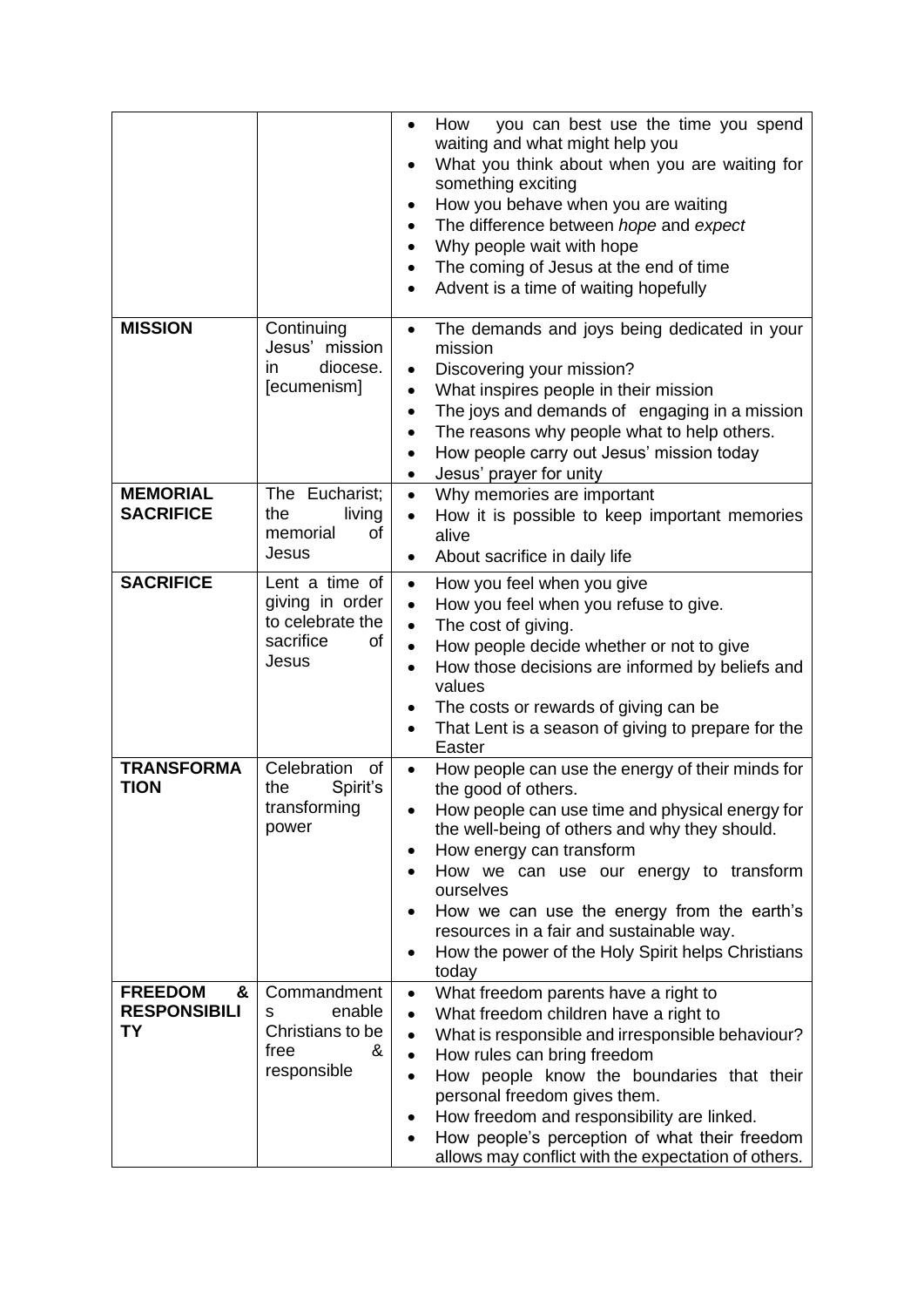|                    |                                                             | How importance of the Ten Commandments for<br>Christians today.<br>How the Beatitudes show us a positive way of life.<br>٠<br>Jesus teaching on the greatest commandments,<br>love of God and others.                                                                                                                                                                                                            |
|--------------------|-------------------------------------------------------------|------------------------------------------------------------------------------------------------------------------------------------------------------------------------------------------------------------------------------------------------------------------------------------------------------------------------------------------------------------------------------------------------------------------|
| <b>STEWARDSHIP</b> | The Church is<br>called<br>to<br>stewardship of<br>Creation | What I really care about<br>$\bullet$<br>Showing concern for what I care for<br>$\bullet$<br>The meaning of stewardship<br>$\bullet$<br>Understanding the wonders of God's creation<br>$\bullet$<br>People are made in the image and likeness of<br>God<br>Christians can be good stewards.<br>٠<br>The Christian's responsibility to take care of, to<br>be a steward of the earth<br>The importance of ecology |

| <b>YEAR 6</b>                            |                                                     |                                                                                                                                                                                                                                                                                                                                                                                                                                                                                                                                                                                                                                                                                                                                                                                                                                                                                                                                                         |
|------------------------------------------|-----------------------------------------------------|---------------------------------------------------------------------------------------------------------------------------------------------------------------------------------------------------------------------------------------------------------------------------------------------------------------------------------------------------------------------------------------------------------------------------------------------------------------------------------------------------------------------------------------------------------------------------------------------------------------------------------------------------------------------------------------------------------------------------------------------------------------------------------------------------------------------------------------------------------------------------------------------------------------------------------------------------------|
| <b>LOVING</b>                            | God who never<br>stops loving                       | What unconditional love means<br>$\bullet$<br>How love is shown<br>$\bullet$<br>How you are loved and cared for<br>$\bullet$<br>What members of your family do for each other?<br>$\bullet$<br>How you show love to others<br>$\bullet$<br>How people have inspired and influenced you to<br>$\bullet$<br>show unconditional love to others<br>What it means to be truly loving<br>٠<br>How people show unconditional love to others<br>$\bullet$<br>The beliefs and values which have inspired and<br>$\bullet$<br>influenced you to be loving?<br>The scripture text that demonstrate God's<br>$\bullet$<br>unconditional love for everyone even when times<br>are hard.<br>The challenge these passages present to<br>$\bullet$<br>Christians.<br>The Beatitudes and their meaning for today.<br>٠<br>God's unconditional love and what this means.<br>$\bullet$<br>By living in God's way, as Jesus showed us, we<br>$\bullet$<br>can grow in love. |
| <b>VOCATION AND</b><br><b>COMMITMENT</b> | The vocation of<br>priesthood and<br>religious life | What it means to be committed?<br>$\bullet$<br>Why people are committed?<br>$\bullet$<br>The implications of lack of commitment<br>$\bullet$<br>Whom shows commitment<br>$\bullet$<br>How commitment affects the level of<br>job<br>$\bullet$<br>satisfaction                                                                                                                                                                                                                                                                                                                                                                                                                                                                                                                                                                                                                                                                                           |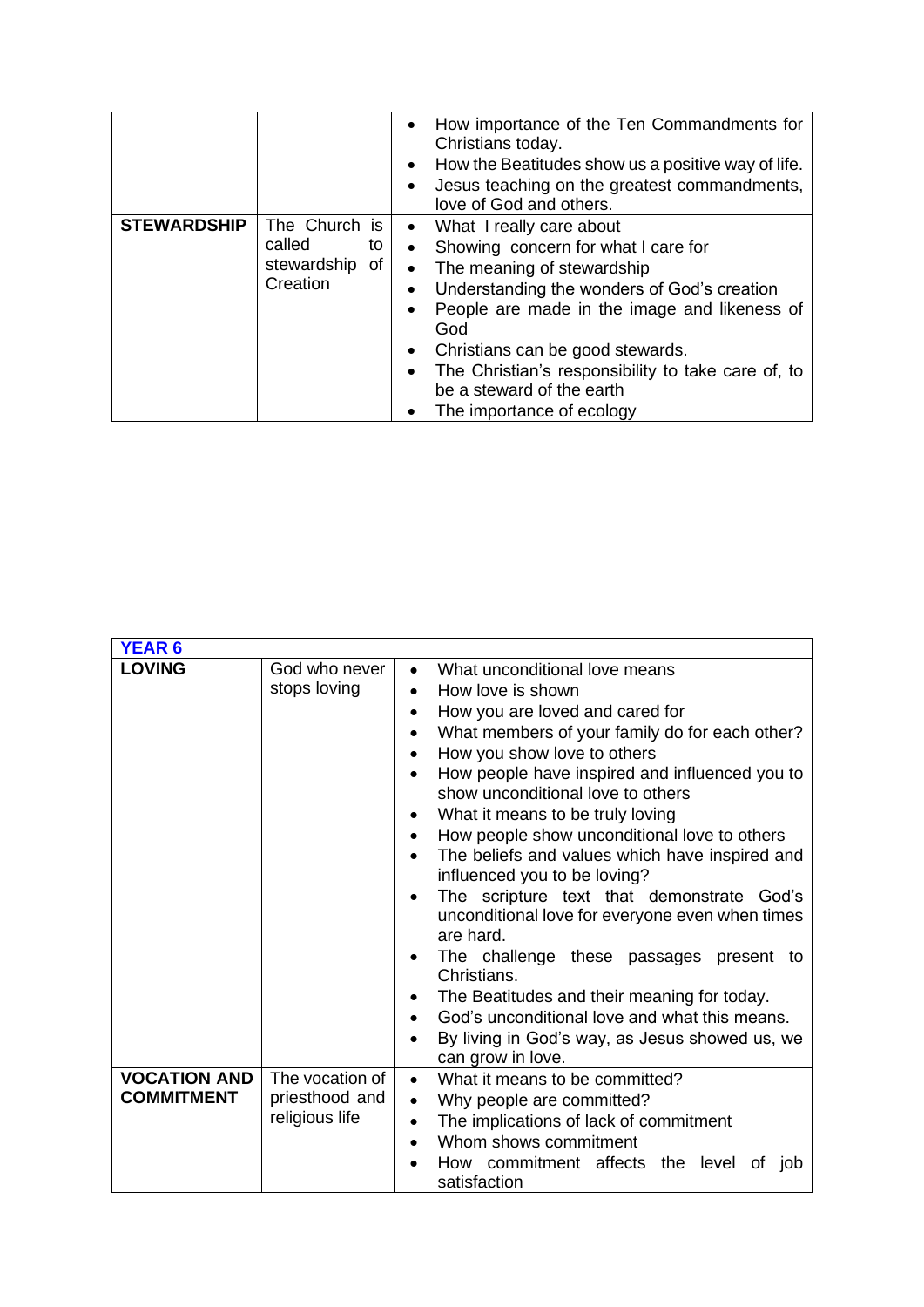|                                       |                                                                | Responding to the call of Jesus<br>٠<br>Our mission in living out our baptismal vows<br>$\bullet$                                                                                                                                                                                                                                                                                                                                         |
|---------------------------------------|----------------------------------------------------------------|-------------------------------------------------------------------------------------------------------------------------------------------------------------------------------------------------------------------------------------------------------------------------------------------------------------------------------------------------------------------------------------------------------------------------------------------|
| <b>EXPECTATIONS</b><br><b>SOURCES</b> | Jesus born to<br>show God<br>to<br>the world<br>The Bible, the | The expectations you have of yourself<br>$\bullet$<br>Having high expectations of others<br>$\bullet$<br>Trusting and believing in one another<br>$\bullet$<br>What happens if you let people down or others<br>$\bullet$<br>let you down?<br>Patience is important in expectations<br>The difference between wishing and expecting.<br>The meaning of Advent<br>$\bullet$<br>The kind of books which are the most helpful<br>$\bullet$   |
|                                       | special book<br>for the Church                                 | Our lives are enriched by books.<br>$\bullet$<br>The wonder of books and how they take a person<br>$\bullet$<br>beyond themselves<br>The presence of God in the words of Scripture<br>The care and reverence with which the Word of<br>God is treated                                                                                                                                                                                     |
| <b>UNITY</b>                          | Eucharist<br>enables people<br>live<br>to<br>in<br>communion.  | Why friendships are important<br>$\bullet$<br>The most important value in friendship<br>$\bullet$<br>What helps a friendship to flourish?<br>$\bullet$<br>The kinds of behaviour that break a friendship<br>$\bullet$<br>Those affected when a friendship is broken<br>٠<br>Mending broken friendships<br>$\bullet$<br>Becoming one with Christ and one another in<br><b>Holy Communion</b><br>The unity which Holy Communion brings<br>٠ |
| <b>DEATH &amp; NEW</b><br><b>LIFE</b> | Celebrating<br>death<br>Jesus'<br>and<br>resurrection          | The effect of loss in everyday life<br>$\bullet$<br>The change it brought<br>$\bullet$<br>What remained the same<br>What is the best way to cope with loss?<br>How people cope with loss and death<br>$\bullet$<br>How death brings new life<br>Lent, a time to remember the suffering and death<br>of Jesus                                                                                                                              |
| <b>WITNESSES</b>                      | The Holy Spirit<br>enables people<br>become<br>to<br>witnesses | When to be a witness<br>$\bullet$<br>How to be a witness<br>$\bullet$<br>Why it sometimes needs courage to be a witness<br>Examples of modern witnesses<br>$\bullet$<br>The witness of a local charity.<br>$\bullet$                                                                                                                                                                                                                      |
| <b>HEALING</b>                        | of<br>Sacrament<br>the Sick                                    | Showing compassion and care for those who are<br>$\bullet$<br>ill<br>Our attitude towards those people are ill in their<br>minds<br>Helping, caring and understanding those with a<br>learning disability.<br>What gives a person comfort when they are very<br>ill?<br>Why people give time and commitment to caring<br>for others                                                                                                       |